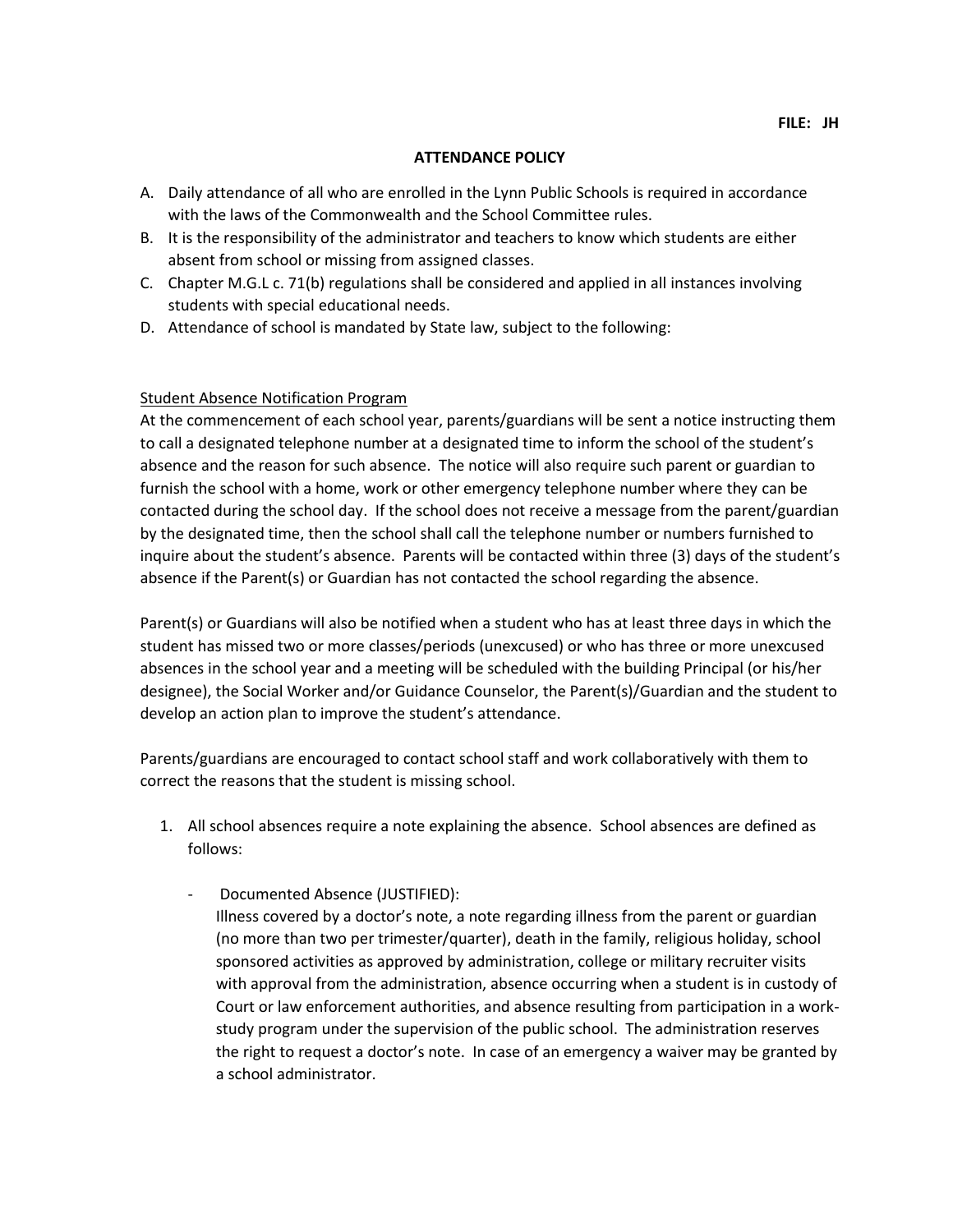- Documented Absence (NON-JUSTIFIED) and Undocumented Absence (NON-JUSTIFIED): Four (4) documented absences (non-justified) or four (4) undocumented absences (nonjustified) will result in maximum grade of "D-" for the course in a given quarter. All other absences not covered above, including truancy, class cuts, and family vacations are not considered legitimate reasons for class absences in a given quarter.

## Grade Recovery Opportunity

 If a student receives a D- as a result of 4 or more unexcused absences in a grading quarter, he/she will have one opportunity to recover the original grade. To recover the original grade, a student must not exceed 3 unexcused absences in the subsequent quarter.

 There is no opportunity to recover an original grade for the fourth quarter in full year courses or the second quarter in half year courses.

- 2. Upon returning to school after an absence, a student is required to present a signed note of explanation from the parent or guardian stating the reason and date of the absence. This note must be presented to all classroom teachers. A physician's note will be required for absences of five (5) days or more in any one school quarter, or in the case of prolonged illness which may result in an absence of five (5) or more consecutive days. School officials reserve the right to investigate the authenticity of parental notes.
- 3. Pupils may not attend or participate in school events if they are absent on the same day or the activity, unless permission has been granted by the school principal or designee prior to the specific event or function.
- 4. To ensure fairness, a Review Board of administrators will meet to evaluate extenuating circumstances pertaining to absences prior to final marks being recorded. The appeal should be initiated within five (5) days of the receipt of report card.
- 5. The School Department does not condone family or students scheduling vacations while school is in session. Student absence because of family vacation is not considered "Documented" absence and therefore the school is not required to provide assignments or make-up work for students who go on vacation while school is in session.
- E. Religious holidays will not count against a student's perfect attendance record.
- F. All students who participate in school-sponsored activities or field trips will be responsible for all missed assignments.
- G. The previous policy relative to grade point reduction for undocumented absences is void.

### **Adopted by School Committee on December 11, 2014**

### **Revised and Adopted by School Committee on May 30, 2019**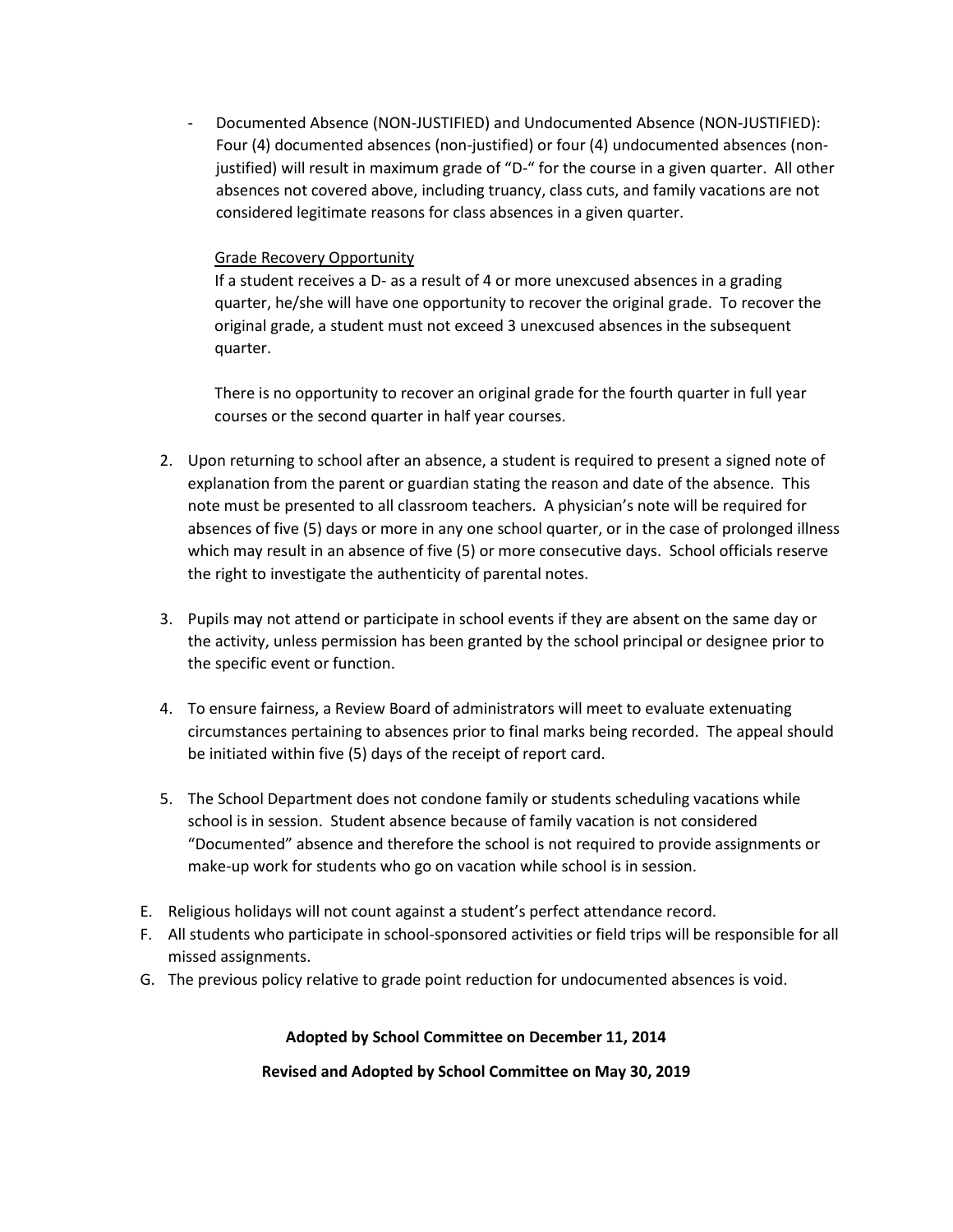#### **POLITICA DE LA ASISTENCIA**

- A. Se requiere la asistencia diaria de todos los que están inscritos en las Escuelas Públicas de Lynn de acuerdo con las leyes de la Commonwealth y las reglas del Comité Escolar.
- B. Es la responsabilidad del administrador y los maestros de saber cuáles estudiantes están ausentes de la escuela o faltan a las clases asignadas.
- C. Las regulaciones del Capítulo M.G.L c. 71 (b) se considerarán y serán aplicadas en todos los casos que involucren a estudiantes con necesidades educativas especiales.
- D. La asistencia a la escuela es obligatoria por ley estatal, sujeta a lo siguiente:

### Programa de Notificación de Ausencias Estudiantiles

Al comienzo de cada año escolar, los padres / tutores serán enviados un aviso indicándoles que llamen a un número de teléfono designado a una hora designada para informar a la escuela de la ausencia del estudiante y del motivo de dicha ausencia. El aviso también requerirá que dicho padre o tutor proporcione a la escuela un número de teléfono de casa, trabajo u otro teléfono de emergencia donde puedan ser contactados durante el día escolar. Si la escuela no recibe un mensaje del padre / tutor antes de la hora designada, entonces la escuela deberá llamar al número de teléfono o números proporcionados para preguntar sobre la ausencia del estudiante. Los padres serán contactados dentro de los tres (3) días de la ausencia del estudiante si el padre (s) o tutor no ha contactado a la escuela con respecto a la ausencia.

Los padres o tutores también serán notificados cuando un estudiante tenga al menos tres días en los que haya perdido dos o más clases / períodos (sin excusa) o cuando tenga tres o más ausencias injustificadas en el año escolar y una reunión será programada con el director del edificio (o su designado), el trabajador social y / o el consejero de orientación, el padre (s) / tutor y el estudiante para desarrollar un plan de acción para mejorar la asistencia del estudiante.

Se alienta a los padres / tutores a comunicarse con el personal de la escuela y trabajar en colaboración con ellos para corregir las razones por las cuales el estudiante falta a la escuela.

- 1. Todas las ausencias escolares requieren una nota explicando la ausencia. Las ausencias escolares se definen de la siguiente manera:
- Ausencia documentada (JUSTIFICADA):

Enfermedad con una nota del médico, una nota sobre la enfermedad del padre o tutor (no más de dos por trimestre / cuatrimestre), muerte en la familia, feriado religioso, actividades patrocinadas por la escuela según lo aprobado por la administración, visitas de reclutador universitario o militar con aprobación de la administración, ausencia que ocurre cuando un estudiante está bajo custodia de las autoridades judiciales o policiales, y ausencia resultante de la participación en un programa de trabajo y estudio bajo la supervisión de la escuela pública. La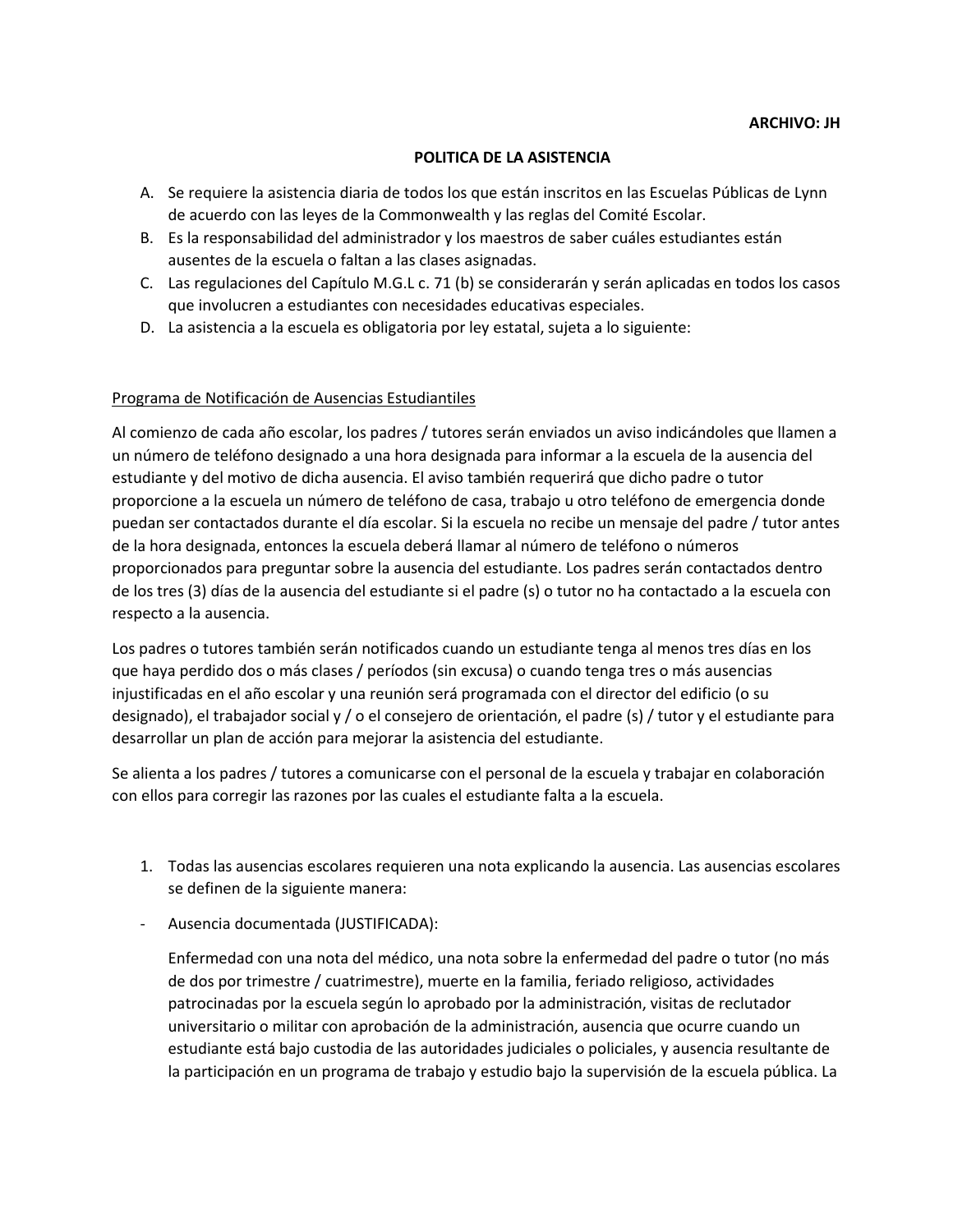administración se reserva el derecho de solicitar una nota del médico. En caso de emergencia, un administrador de la escuela puede otorgar una exención.

## - Ausencia Documentada (NO JUSTIFICADA) y Ausencia indocumentada (NO JUSTIFICADA):

Cuatro (4) ausencias documentadas (no justificadas) o cuatro (4) ausencias indocumentadas (no justificadas) resultarán en una calificación máxima de "D-" para el curso en un trimestre determinado. Todas las demás ausencias no cubiertas anteriormente, incluyendo absentismo escolar, faltando alguna clase, y vacaciones familiares no se consideran razones legítimas para las ausencias de clase en un trimestre determinado.

# Oportunidad de Recuperación de Nota/Grado

Si un estudiante recibe una D- como resultado de 4 o más ausencias injustificadas en un trimestre de calificación, él / ella tendrá una oportunidad de recuperar la calificación original. Para recuperar la calificación original, un estudiante no debe exceder 3 ausencias injustificadas en el trimestre posterior.

No hay oportunidad de recuperar una calificación original para el cuarto trimestre en cursos de año completo o el segundo trimestre en cursos de medio año.

- 2. Al regresar a la escuela después de una ausencia, se requiere que el estudiante presente una nota de explicación firmada por el padre o tutor indicando el motivo y la fecha de la ausencia. Esta nota debe presentarse a todos los maestros de aula. Se requerirá una nota del médico para las ausencias de cinco (5) días o más en cualquier trimestre escolar, o en el caso de una enfermedad prolongada que puede resultar en una ausencia de cinco (5) o más días consecutivos. El personal escolar se reserva el derecho de investigar la autenticidad de las notas de los padres.
- 3. Los alumnos no pueden asistir o participar en eventos escolares si están ausentes el mismo día o la actividad, a menos que el director de la escuela o la persona designada hayan otorgado permiso antes del evento o función específica.
- 4. Para garantizar la equidad, una Junta de Revisión de Administradores se reunirá para evaluar las circunstancias atenuantes relacionadas con las ausencias antes de que se registren las calificaciones finales. La apelación debe iniciarse dentro de los cinco (5) días posteriores a la recepción de la libreta de calificaciones.
- 5. El Departamento Escolar no aprueba que la familia o los estudiantes programen vacaciones mientras la escuela está en sesión. La ausencia del estudiante debido a vacaciones familiares no